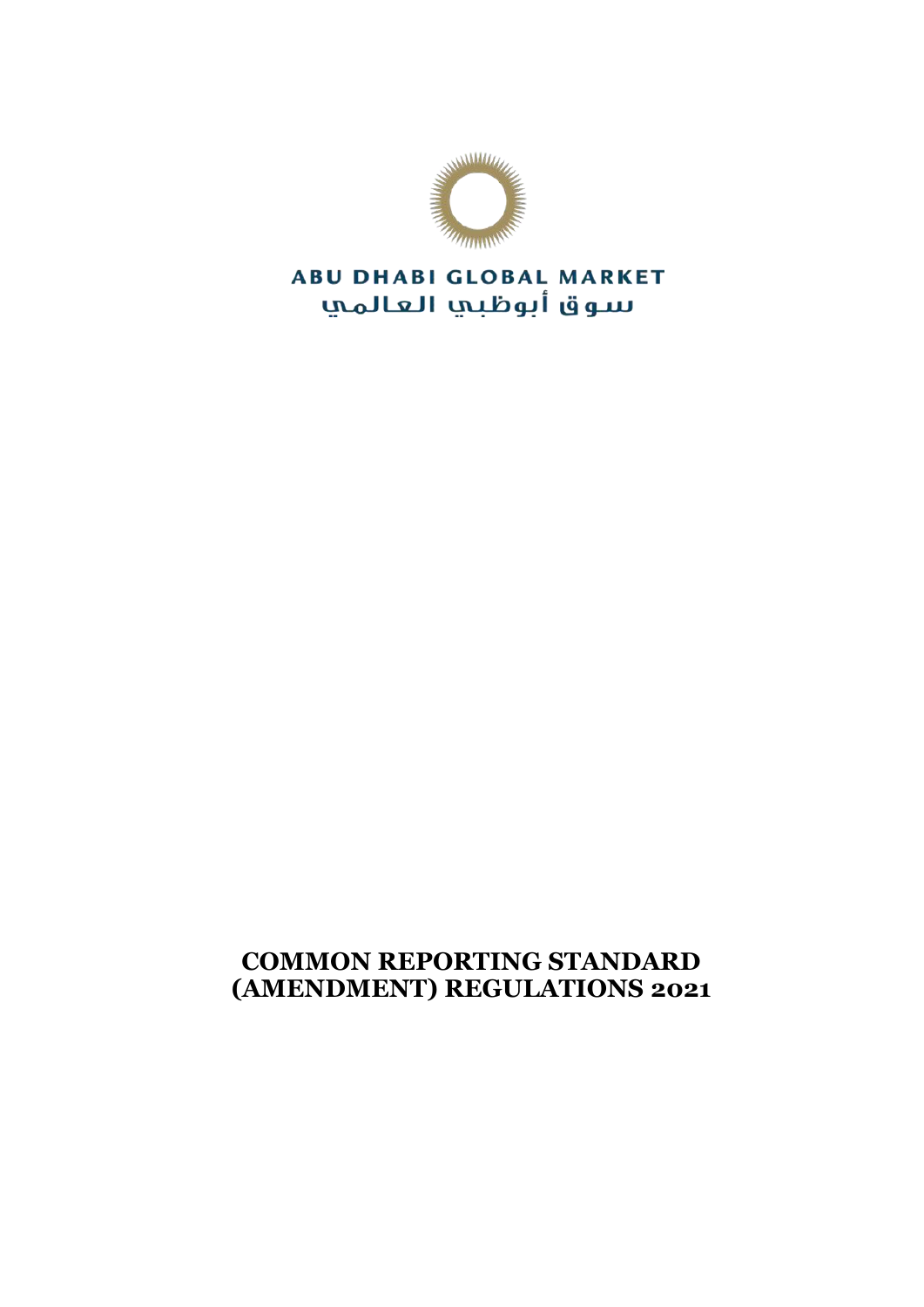# **COMMON REPORTINGSTANDARD(AMENDMENT) REGULATIONS 2021**

Regulations to make provision for the enablement of the exchange of information in revenue and other matters as developed by the Organisation for Economic Co-operation and Development (OECD).

### Date of Enactment: **30 December 2021**

The Board of Directors of the Abu Dhabi Global Market, in exercise of its powers under Article 6(1) of Law No. 4 of 2013 (as amended) concerning the Abu Dhabi Global Market issued by His Highness the Ruler of the Emirate of Abu Dhabi, hereby enacts the following–

# **1. Amendments to the Common Reporting Standard Regulations 2017**

The Common Reporting Standard Regulations 2017 are amended as follows:

### **1. Application and defined terms**

- $(1)$  ...
- (2) These Regulations apply to:
	- (a) any Reporting Financial Institution subject to the supervision of the Regulatory Authority for purposes of these Regulations;
	- (b) any Account HolderControlling Person of a Reportable Account held with a Reporting Financial Institution subject to the supervision of the Regulatory Authority for purposes of these Regulations; and
	- (c) any other person to whom the Regulationsapply.

#### ….

# **3. Collecting and reporting information**

(1) Each Reporting Financial Institution must collect and report to the UAE Competent Authority the information required in these Regulations by wayof the reporting system provided by the Regulatory Authority for this purpose in the manner and on the dates prescribed by thethese Regulations, inclusive of but not limited to the dates referred to in Paragraph F of Part 1 in Schedule 1.

….

#### **4. Role and powers ofthe Regulatory Authority**

- (1) The Regulatory Authority hassuch functions and powers as are conferred, or expressed to be conferred, on it:
	- (a) by or under these Regulations;
	- (b) by any other instrument or enactment issued by the ADGM Boardof Directors; or
	- (c) by theUAE Competent Authority or the Government from time to time.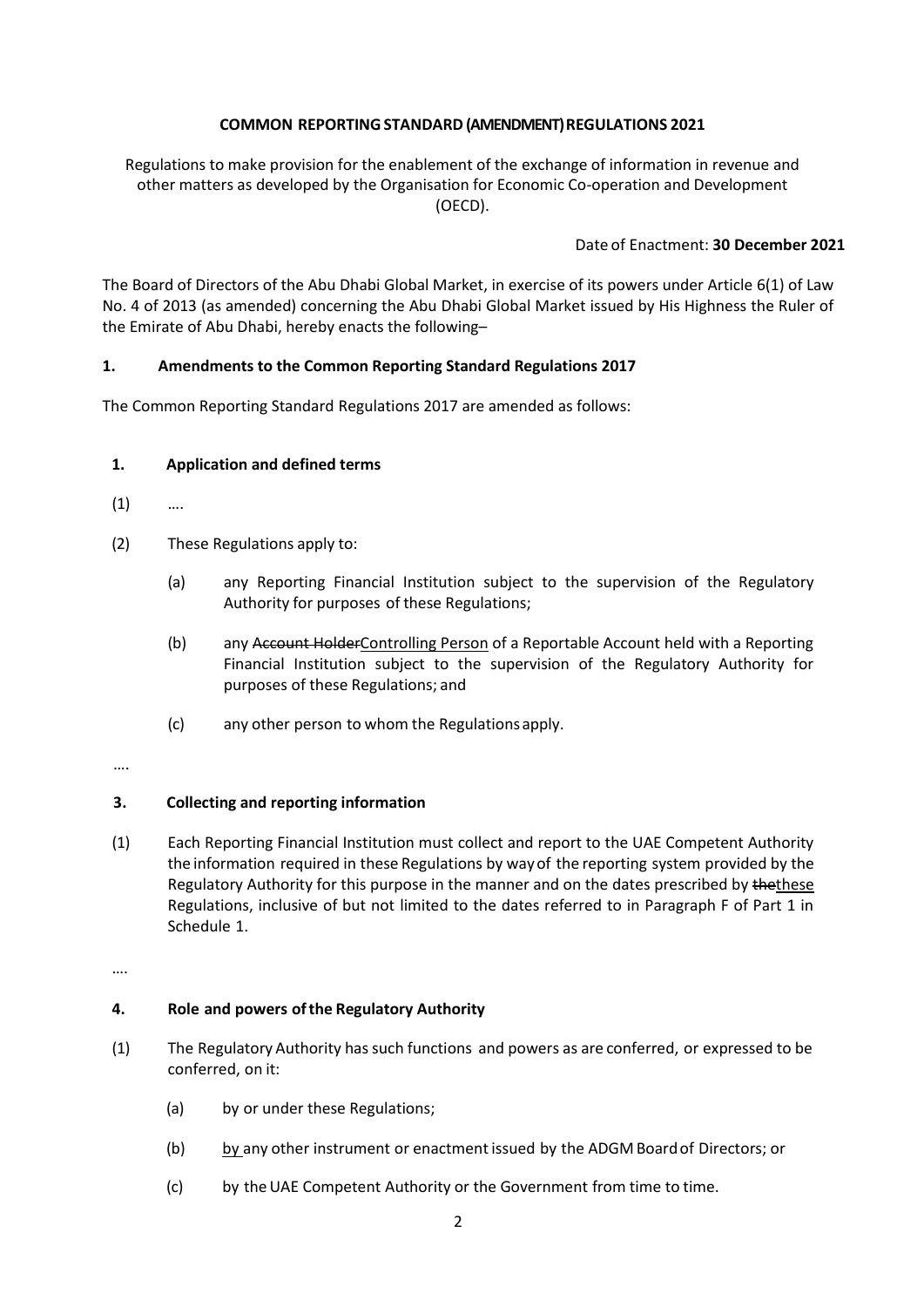#### ….

#### **5. Powers of inspection and investigation**

- $(1)$  ...
- (2) The Regulatory Authority may, by notice in writing, require a Reporting Financial Institution to provide to the Regulatory Authority within such time, not being less than ten (10) days, as may be provided by the notice, with such information as the Regulatory Authority may reasonably require for any purpose relating to the administration or enforcement of these Regulations. The information must be provided or produced before the end of such reasonable period as may be set out in the relevant notice.
- (3) ….
- (4) The Regulatory Authority may request information from any Account HolderControlling Person that has a Reportable Account held with a Reporting Financial Institution subject to the supervision of the Regulatory Authority for the purposes of these Regulations, inclusive of but not limited to Accounting Records and all other records held in connection with the information or certifications provided to the Reporting Financial Institution pursuant to these Regulations, and the Regulatory Authority may ask a Reporting Financial Institution to assist it to obtain such information or records from Account Holders Controlling Persons.

**….**

#### **7. General contraventions**

- (1) A Reporting Financial Institution or Controlling Person who:
	- (a) does an act or thing that is prohibited under these Regulations;
	- (b) does not do an act orthing that is required or directedto do under these Regulations; or
	- (c) otherwise contravenesthese Regulations,

commits a contravention of these Regulations and is liable to a penalty or an Administrative Fee, or both, as provided for in Schedule 2, and any other penalty or Administrative Fee imposed by athe Regulatory Authority pursuant to subsection 5(6)(a) or a requirement to performany action directed by the Regulatory Authority pursuant to subsection  $9(1)(c)$ .

#### **7A. Specific Controlling Person contravention**

 $(1)$  - A Controlling Person:

 $(2)$ 

- $\frac{13}{1}$  who submits a statement of personal information to a Reporting Financial Institution that includes any inaccurate or incorrect information, details or documents, either:
	- (a) knowing itis; or

(b) ought reasonably to have known it to be,

inaccurate or incorrect, commits a contravention of these Regulations; and.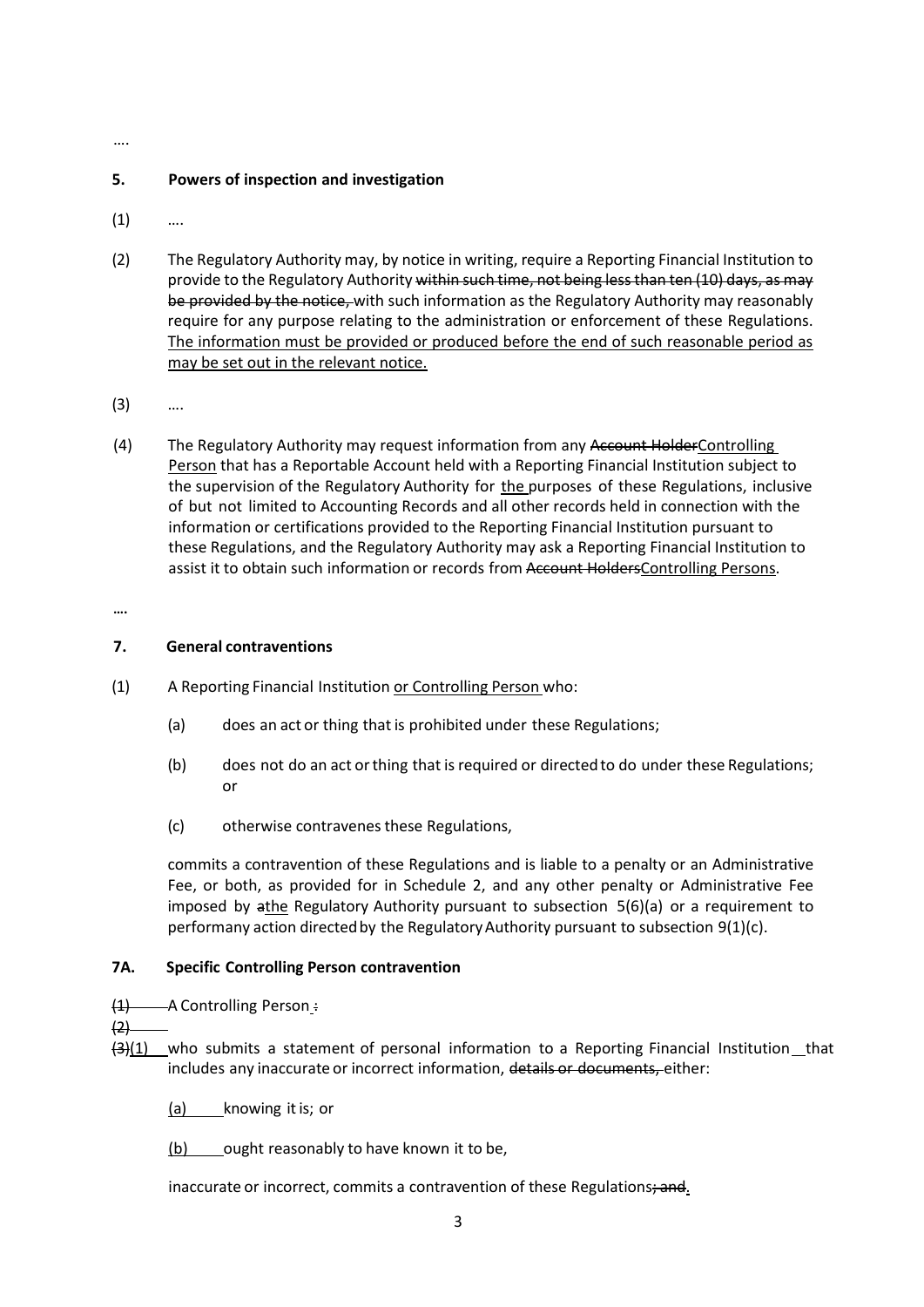$(a)$  is liable to a penalty in the amount of AED 20,000.

- $(44)(2)$  On finding the contravention set out in subsection 7A(1), the Reporting Financial Institution must, within thirty (30) days, notify the Regulatory Authority of the contravention and of all the information available to it on the identity, address and place of residence of the Controlling Person.
- (5)(3) The Regulatory Authoritymust, within thirty (30) days from the date of the notice referredto in subsection 7A(2), notify the Controlling Person of the amount of the penalty and require them to pay the penalty within no laterthanthirty (30) days from receipt of the notice.

#### **7B. New Account opening contravention**

- (1) A fine in the amount of Dirhams (1,000) one thousand shall be imposed on any Reporting Financial Institution who opens a New Account without obtaining a valid self-certification and/or failing to validate such self–certification.
- (2) The Regulatory Authority shall, within (30) thirty days of becoming aware of the violation mentioned in subsection 7B(1), notify the Reporting Financial Institution of the violation and the amount of the fine.
- (3) The Reporting Financial Institution shall pay this fine within (30) thirty days from the date of receipt of such notification.

….

#### **9. Enforcement**

- (1) Where the Regulatory Authority, or its delegate, considers that a Controlling Person or Reporting Financial Institution has contravened a provision of these Regulations it may by written notice to such Controlling Person or Reporting Financial Institution:
	- (a) allege that the Controlling Person or Reporting Financial Institution has committed the contravention with a description of the contravention, the date of the contravention (if known) and state the particulars of the facts-it relies on;
	- (b) set out the details of the applicable penalty or Administrative Fee, or both, in respect of each contravention and the reasons the penalty or Administrative Fee is being imposed; and
	- (c) where necessary and appropriate the Regulatory Authority may order that certain action be taken to comply with these Regulations.
- (2) A notice issued pursuant to subsection 9(1) shall be sent to the e-mail address held by the Regulatory Authority for such Controlling Person or Reporting Financial Institution (as applicable). Where an email address is not held by the Regulatory Authority, the notice shall be sent to the mailing address registered with the Regulatory Authority. A request to acknowledge receipt shall be sent with a notice sent to a mailing address.
- (2)(3) Except where subsections 7A(3) or 7B(2) applies, the imposition of a penalty or Administrative Fee, or both, under subsection 9(1) shall be made within the period of twelve (12) months beginning with the date on which: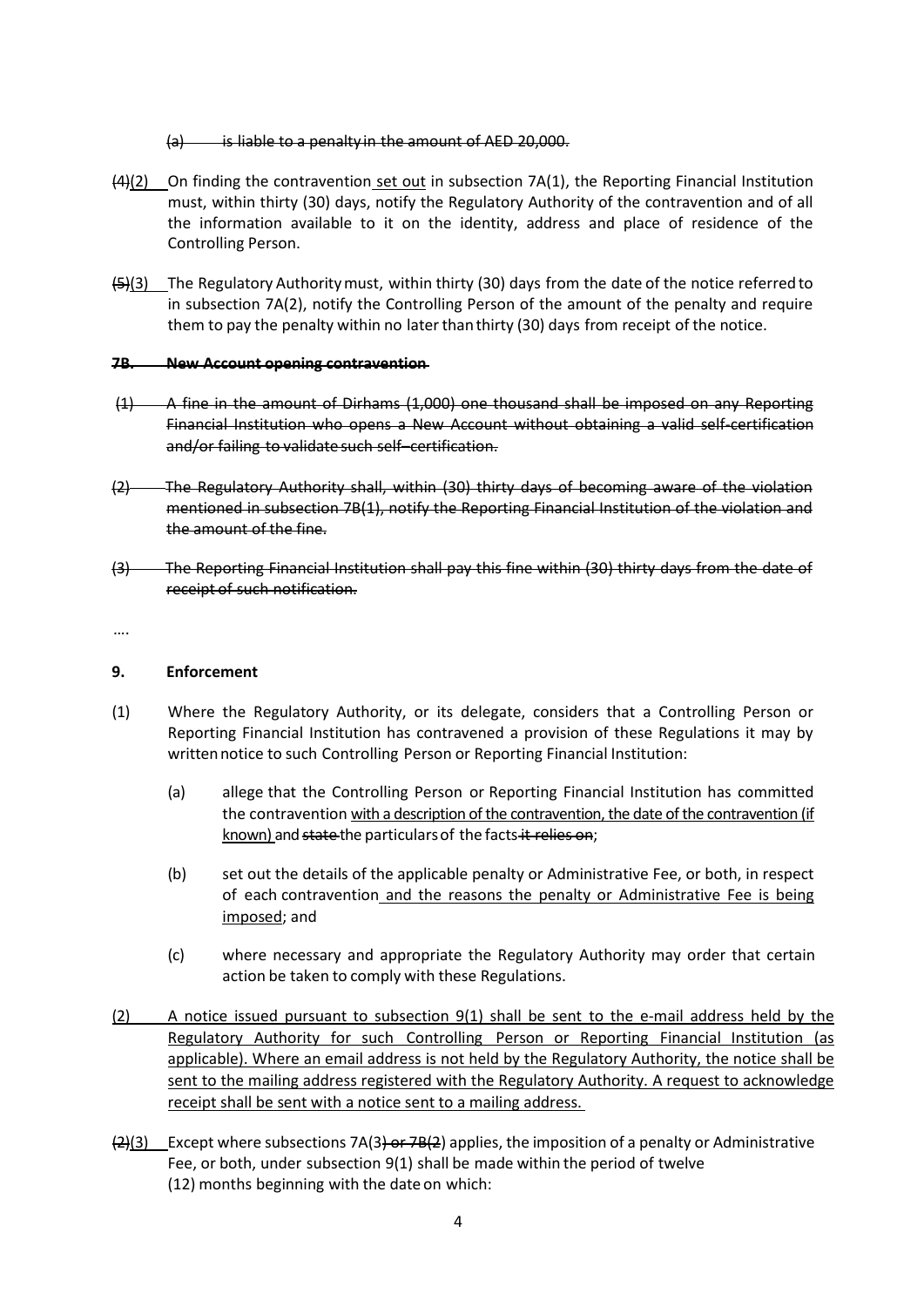- (a) the Reporting Financial Institutionbecame liable to the penalty or Administration Fee, or both, or
- (b) the contravention first came to the attentionof the RegulatoryAuthority.

#### **10. Appeals**

- (1) A Controlling Person or Reporting Financial Institution may only appeal against any penalty or Administrative Fee, or both, imposed or actionordered under subsection 9(1) on the following grounds:
	- (a) it disputesdid not commit the grounds or reasons for relevant contravention(s);
	- $(a)(b)$  the penalty or Administrative Fee<sub>z</sub> or action is not proportionate; or both, provided by the RegulatoryAuthority;
	- $(b)(c)$  it disputes the amount of the penalty or Administrative Fee, or both, imposed; or exceeds the limit for the relevant contravention set out in these Regulations.

#### it disputes the validity of any action ordered by the Regulatory Authority.

- (2) Any appeal by a Controlling Person or Reporting Financial Institution to a penalty or Administrative Fee, or both, or action ordered under subsection  $9(1)$  shall be instituted by a written notice of appeal setting out the grounds of appeal and signed by or on behalf of the relevant Controlling Person or Reporting Financial Institution (as applicable) and delivered to the Regulatory Authority within a period of twenty (20) days from the date of the relevant notice provided to it under subsection  $9(1)$ . If the notice of appeal is submitted after the expiry of the twenty (20) day deadline the Regulatory Authority will not consider the appeal, except only where justification for the late submission is made on the basis of exceptional circumstances provided to the Regulatory Authority with supporting evidence and such justification and evidence satisfies the Regulatory Authority, in its sole discretion, that the appeal should still be considered.
- (3) When considering a notice of appeal delivered pursuant to subsection 10(2), the Regulatory Authority may, after due consideration of the grounds of appeal:
	- (a) confirm, cancel or increase or vary the number of days of the failure in respect of any penalty or Administrative Fee, or both, originally imposed; or
	- (b) confirm, change or cancel any action originally ordered by the RegulatoryAuthority,

and the Regulatory Authority shall confirm such finding in writing to the Controlling Person or Reporting Financial Institution- pursuant to subsection 10(4).

- (4) The Regulatory Authority shall withinforty  $(40)$  days-consider the appeal and provide a written notice of its decision within sixty (60) days of receipt of a notice of appeal delivered pursuant to subsection 10(2). A notice issued pursuant to this subsection shall be sent to the e-mail address specified in the notice of appeal. Where an email address was not specified, notice shall be sent to the mailing address registered with the Regulatory Authority. If the Regulatory Authority fails to give written notice of its decision forthe appeal, then appeal will be deemed to have been successful.
- (5) Except where subsection 7B(3) applies, <sup>11</sup>aA penalty or Administrative Fee, or both, imposed or action ordered by athe Regulatory Authority under subsection 9(1), or confirmed pursuant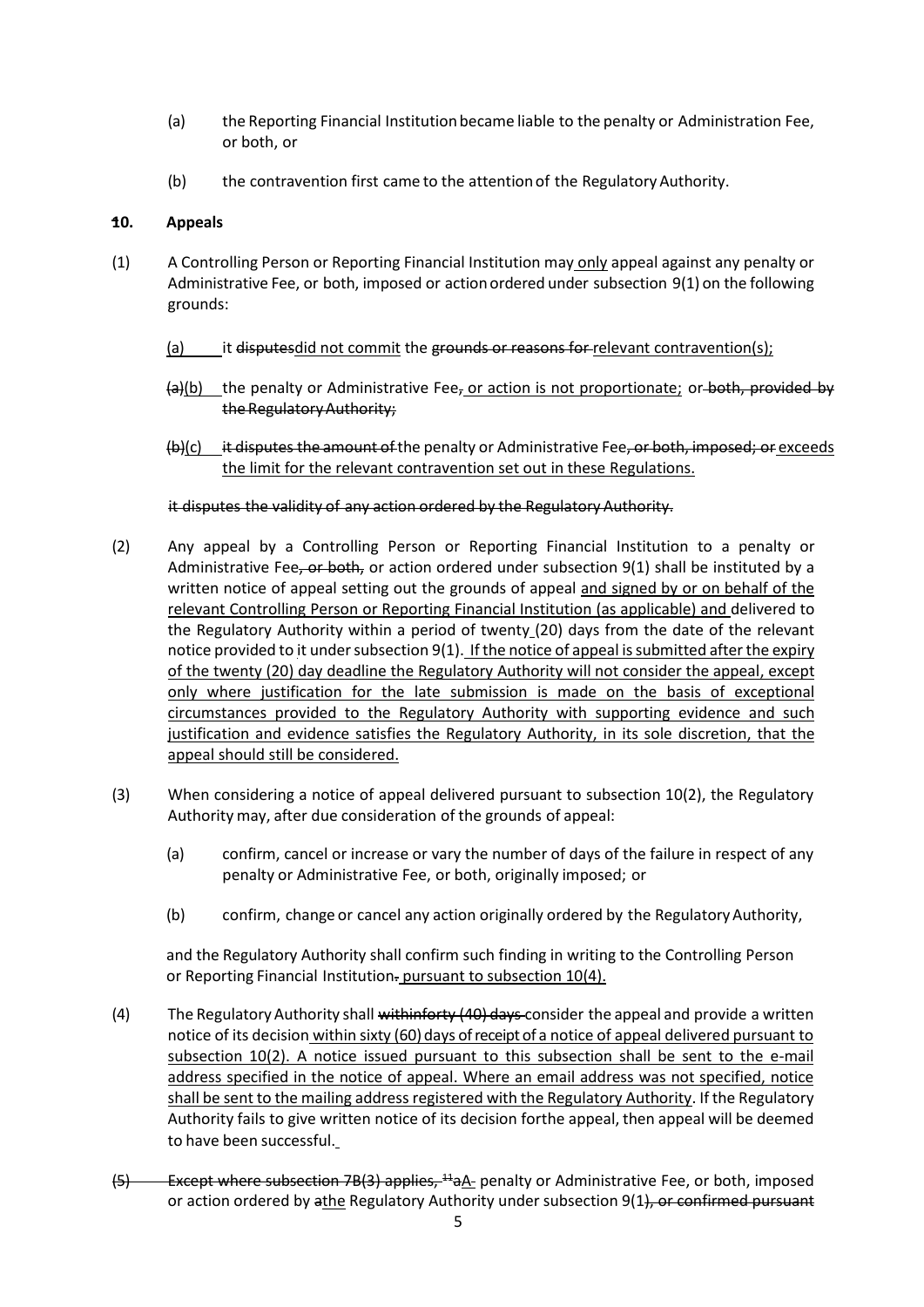to subsection 10(3), shall be paid or performed within twenty (20thirty (30) days after the date of the written notice provided pursuant to:

- $(6)$
- (5) Subsectionsubsection  $9(1)$ ;
- (7)(6) A penalty or Administrative Fee or action ordered by the Regulatory Authority and confirmed pursuant to subsection 10(3) shall be paid or performed within fifteen (15) days after the date of the written notice provided pursuant to subsection 10(3). A penalty or Administrative Fee or action ordered by the Regulatory Authority that is changed pursuant to subsection 10(3) shall (to the extent it is not entirely withdrawn) also be paid or performed within fifteen (15) days after the date of the written notice provided pursuant to subsection 10(3).

 $(a)$  Subsection 10(3),

whichever is applicable in the circumstances.

 $(8)(7)$  If, within the period specified in subsection 10(5):

- (a) ….
- (b) the Controlling Person or Reporting Financial Institution fails to pay the imposed penalty or Administrative Fee or both, or perform the required action, or (if relevant) takes no actionto appeal the imposition of the penalty or Administrative fee, or both, or required action pursuant to subsection 10(2), the Regulatory Authority, or its delegate, may apply to the ADGM Court, and the court may:
	- (i) order the payment of the penalty or Administrative Fee, or both $\frac{1}{10}$ ;
	- (ii) order for the required action to be taken; and
	- (iii) make any further order it deems fit.

….

# **Schedule 2 Penalties and Fees**

#### **Penalties and Fees**

A. Every A Controlling Person or Reporting Financial Institution which fails to comply with a duty or obligation imposed by(as applicable) that contravenes these Regulations is liable to the penalties and<u>/</u>or fees set out in the table <u>and subsection (B) </u>below:

| No  | Contravention                                                                                                                                                                                                                                                                                                                                                                   | Penalty / Late Reporting<br>Fee |
|-----|---------------------------------------------------------------------------------------------------------------------------------------------------------------------------------------------------------------------------------------------------------------------------------------------------------------------------------------------------------------------------------|---------------------------------|
| 1.1 | Reporting Financial Institution signs or otherwise<br>positively affirms a false self-certification.A Controlling<br>Person submits a statement of personal information to a<br>Reporting Financial Institution that includes<br>anv<br>inaccurate or incorrect information, details or documents,<br>and either knew or ought to have known it was inaccurate<br>or incorrect. | AED 2520,000 penalty            |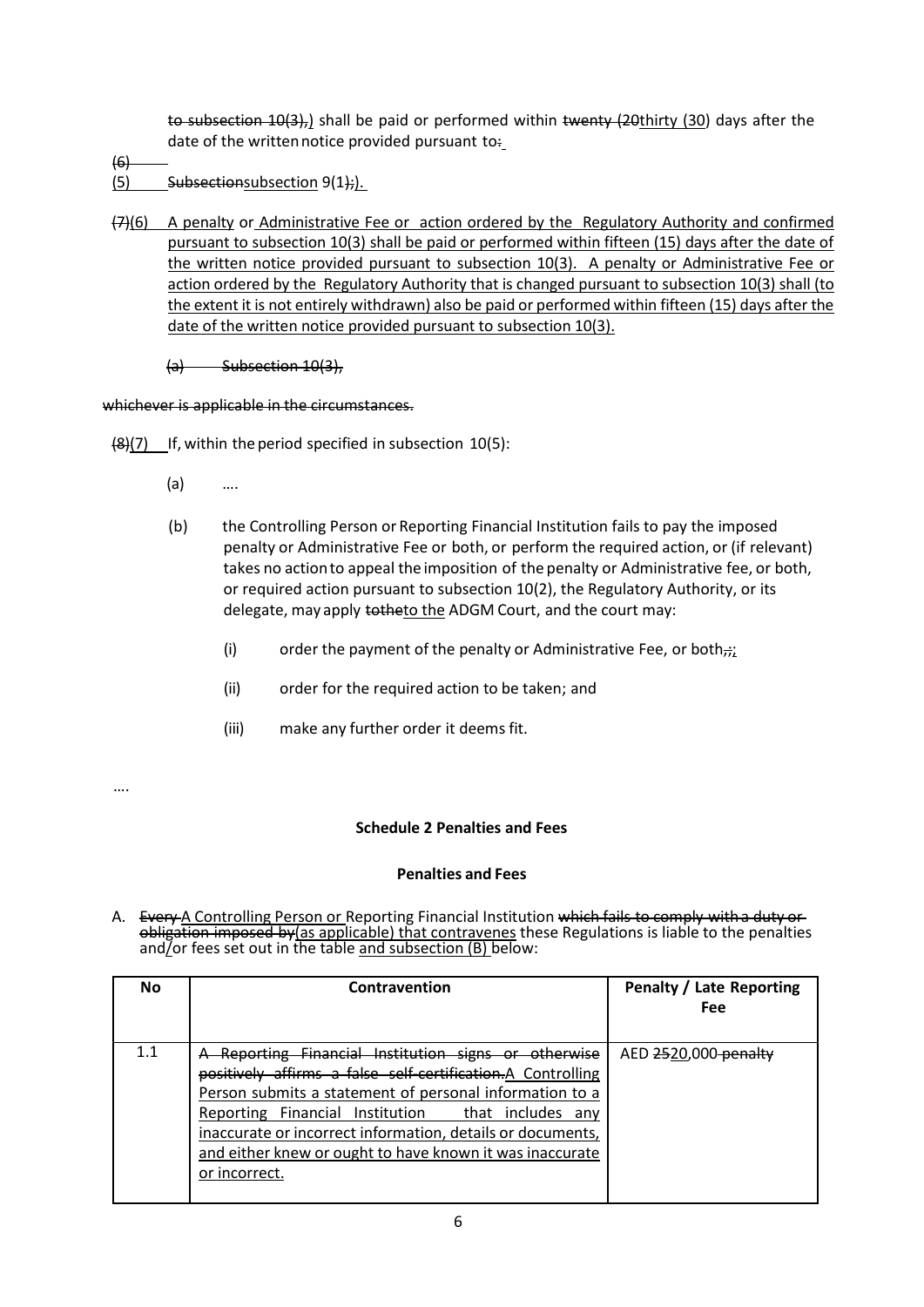| 1.2 | A Reporting Financial Institution fails to keep records of<br>the due diligence procedures performed under the<br>Regulations, opens a New Account without obtaining a<br>valid self-certification and/or fails to keep them for a<br>period of six (6) years pursuant to the requirements of the<br>Regulations validate such self-certification. | AED 101,000 penalty                                                                                                                                                                                                                                                                                                                                                                                           |
|-----|----------------------------------------------------------------------------------------------------------------------------------------------------------------------------------------------------------------------------------------------------------------------------------------------------------------------------------------------------|---------------------------------------------------------------------------------------------------------------------------------------------------------------------------------------------------------------------------------------------------------------------------------------------------------------------------------------------------------------------------------------------------------------|
| 1.3 | A Reporting Financial Institution fails to applyreport any<br>information in accordance with the due diligence<br>procedures specified in Schedule 1, Part 2 through to Part<br>7 in Schedule 1-requirements of these Regulations<br>including the form, manner and timeframes for reporting<br>set out herein.                                    | AED 2550,000 penalty<br>and<br>AED 1,000 Administrative<br>Fee for every day the<br>failure continues up to a<br>maximum amount of AED<br>100,000 in Administrative<br>Fees                                                                                                                                                                                                                                   |
| 1.4 | A Reporting Financial Institution fails to report thesubmit<br>an information required to be reportedreturn providing<br>that it maintains no Reportable Accounts in terms-<br>efaccordance with the timeframes set out in these<br>Regulation.Regulations.                                                                                        | AED 10,000 penalty<br>and<br>AED 5001,000<br>Administrative Fee for<br>every day the failure<br>continues up to a<br>maximum amount of AED<br>9030,000 in<br><b>Administrative Fees</b>                                                                                                                                                                                                                       |
| 1.5 | A Reporting Financial Institution fails to report the<br>information required to be reported in terms ofunder<br>these Regulation Regulations in a complete and accurate<br>manner.                                                                                                                                                                | Minor non-compliance:<br>AED 1,000 Administrative<br><b>Fee</b><br>and<br><b>AED 100 Administration</b><br>Fee for every day the<br>failure continues up to of<br>AED 25,000 in<br><b>Administrative Fees</b><br>Significant non-compliance<br>AED 250,000 penalty<br>A. Minimum penalty of<br>AED 5,000 up to<br>a<br>maximum<br>of<br><b>AED</b><br>for<br>25,000<br><u>each</u><br>instance in a reporting |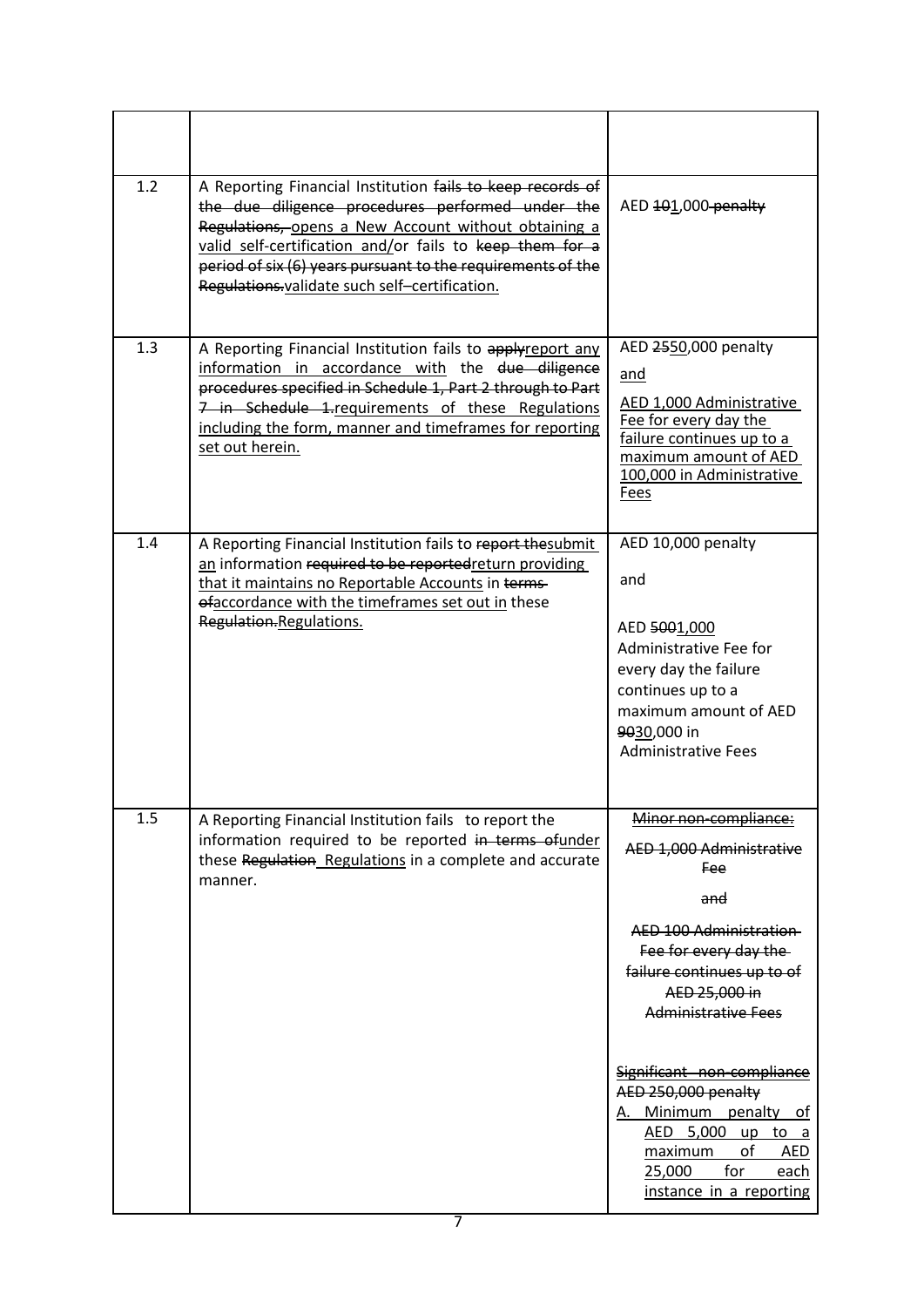|      |                                                                                                                                                                                                                                                                                                                                                                                                                                                                                                                                                                                                                                                                                                                                                                                                                                                                                                                                                                                                  | period of a report being<br>filed<br>that<br>is<br>not<br>complete or accurate.                                                                                                                                                                                                                                                                                     |
|------|--------------------------------------------------------------------------------------------------------------------------------------------------------------------------------------------------------------------------------------------------------------------------------------------------------------------------------------------------------------------------------------------------------------------------------------------------------------------------------------------------------------------------------------------------------------------------------------------------------------------------------------------------------------------------------------------------------------------------------------------------------------------------------------------------------------------------------------------------------------------------------------------------------------------------------------------------------------------------------------------------|---------------------------------------------------------------------------------------------------------------------------------------------------------------------------------------------------------------------------------------------------------------------------------------------------------------------------------------------------------------------|
|      |                                                                                                                                                                                                                                                                                                                                                                                                                                                                                                                                                                                                                                                                                                                                                                                                                                                                                                                                                                                                  | B. Where a penalty is<br>applied pursuant to<br>paragraph A above, in<br>the next (consecutively<br>following) reporting<br>period the minimum<br>penalty for<br>each<br>instance will be AED<br>10,000<br>$up$ to a<br>of<br>maximum<br><b>AED</b><br>50,000.                                                                                                      |
|      |                                                                                                                                                                                                                                                                                                                                                                                                                                                                                                                                                                                                                                                                                                                                                                                                                                                                                                                                                                                                  | C. Where a penalty is<br>applied pursuant to<br>paraph B above, in the<br>(consecutively<br>next<br>following)<br>reporting<br>period and<br>each<br>consecutively following<br>reporting<br>period<br>thereafter in which a<br>failure occurs<br>the<br>minimum penalty for<br>each instance will be<br>AED 60,000 up to a<br>maximum of<br><b>AED</b><br>100,000. |
| 1.6  | A Reporting Financial Institution fails to apply the due<br>diligence procedures specified in Schedule 1, Part 2<br>through to Part 7 in Schedule 1.                                                                                                                                                                                                                                                                                                                                                                                                                                                                                                                                                                                                                                                                                                                                                                                                                                             | AED 40,000 penalty                                                                                                                                                                                                                                                                                                                                                  |
| 1.67 | Penalties and Administrative Fees that remain outstanding<br>for a period of longer than thirty (30) days, or aA Reporting<br>Financial Institution acts or fails to perform an action<br>ordered byact in a way where the Regulatory Authority for<br>a periodmain purpose or one of the main purposes of<br>longer than thirty<br>(30) days, as the case may be, the Regulatory Authority<br>may serve further default notices in accordance withsuch<br>actions or inaction can reasonably be considered to be to<br>avoid an obligation imposed under these Regulations-on<br>the said Reporting Financial Institution imposing with each<br>successive notice double the amount of the said penalties<br>and Administrative Fees, provided that each such<br>successive note shall supersede the previous notice served<br>on the Reporting Financial Institution for the same default<br>but any payment made inrespect of that previous notice<br>shall be taken into accountaccordingly. | Double the amount of the<br>previous penalty or<br>Administrative Fee, or<br>both, provided that such<br>penalties and<br>Administrative Fees for<br>each contravention shall<br>not exceed an aggregate<br>amount of<br>AED 250,000                                                                                                                                |